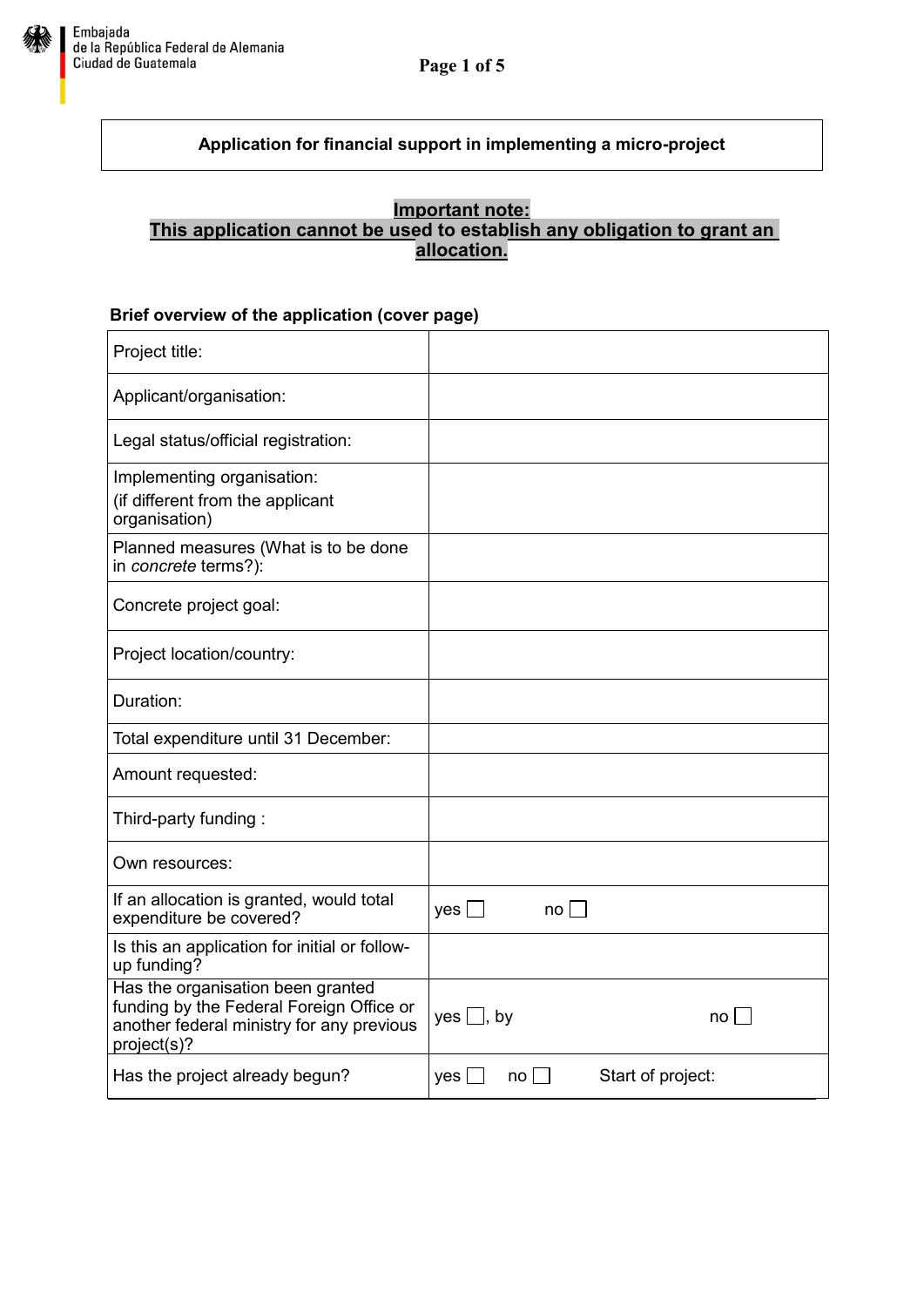

### **Applicant organisation**

| Name:                         | <b>Project contact person</b> |
|-------------------------------|-------------------------------|
| Address (no P.O. box number): | Name:                         |
| Telephone/mobile:             | First name:                   |
| Fax:                          | Position:                     |
| Email:                        | Extension No.:                |
| Website:                      | Email:                        |

#### **Partner organisation (if applicable)**

| Name:    |  |
|----------|--|
| Address: |  |
| Website: |  |
| Contact: |  |

### **1. Profile of the applicant organisation and, if applicable, the partner organisation**

- 1. Please describe your organisation and, if applicable, your partner organisation (outlining how it is structured, in what fields it operates, what activities it has previously undertaken, and how it is financed).
	- a) Since when has your organisation been active in the partner country?
	- b) Have you carried out similar projects there before?
	- c) Which staff are already present on the ground and what qualifications does your project staff/the partner organisation's staff have?
- 2. How do you intend to ensure that the funding applied for is used and invoiced correctly (accounting)?

#### **2. Current situation**

a) Please briefly outline the current situation in the project area and why the project is necessary. Name the shortcomings which the project is intended to rectify.

#### **3. Project planning**

- a) **Project aim**: Describe the concrete goal your project is aimed at achieving: Which concrete change to the current situation is the project intended to bring about?
- b) **Target group:** Which and how many people will benefit from this change? Are there particular reasons for choosing this target group?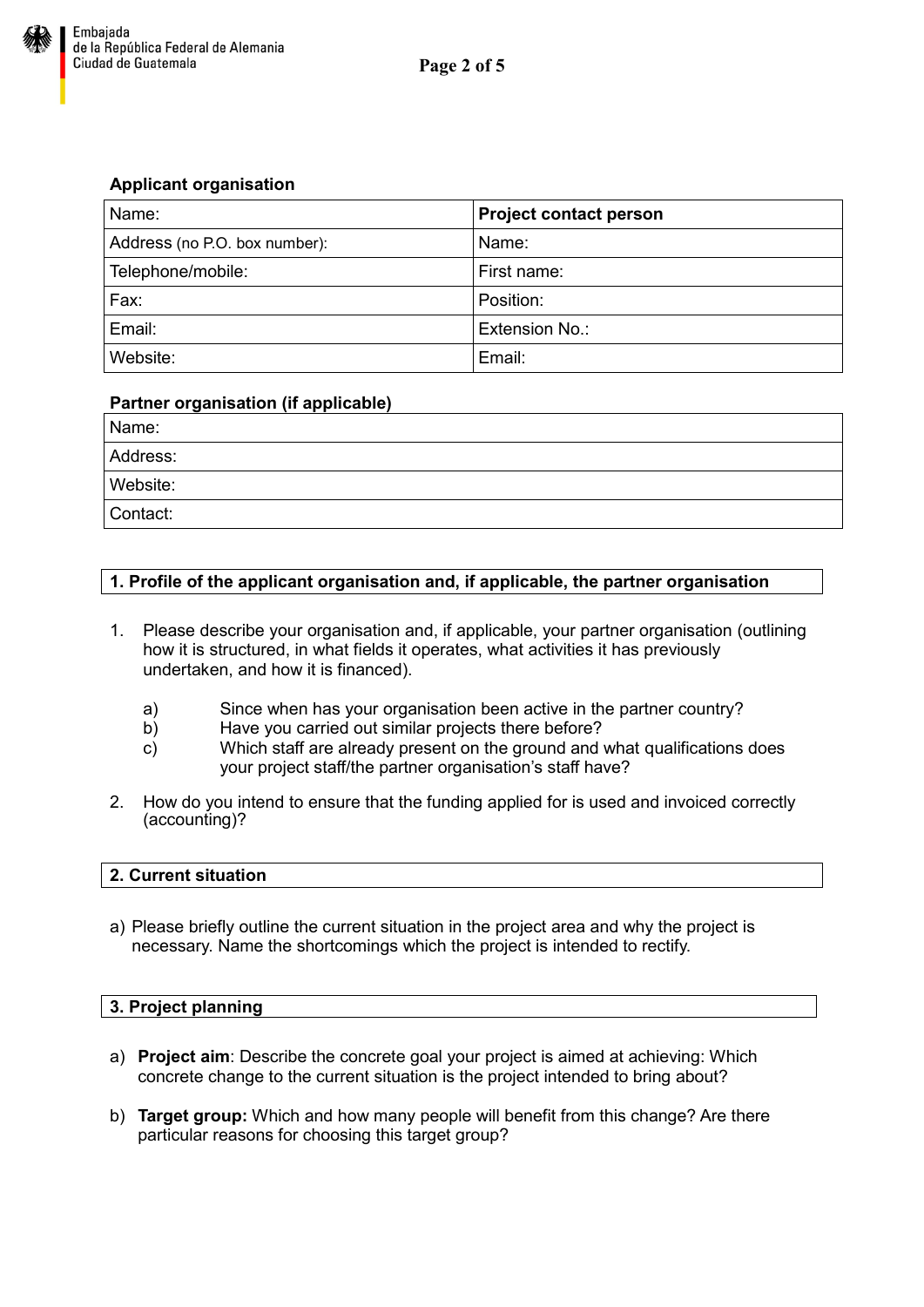**Page 3 of 5**



- c) **If applicable:** To what extent will **gender aspects** play a role in your project? Will this project contribute directly to the implementation of **UN Resolution 1325 or follow-up resolutions**?
- d) **Key actors**: Identify the individuals and/or groups with whom you primarily cooperate to facilitate the desired changes.
- e) **Measures and activities**: Which concrete steps are envisaged under the project to achieve the aim (including the planned timetable)?
- f) **Indicators:** What are the concrete criteria (quantitative and qualitative) for gauging to what extent the purpose and aim have been achieved, as well as for measuring the success of the project (overarching political goal)? Please note that the indicators should be SMART: specific, measurable, acceptable, realistic, time-bound. What means of verification are available?
- g) **Risks**: What risks and undesirable side-effects could obstruct the aim and impact of the project? How can these risks be minimised?

# **4. Monitoring, progress reviews and evaluation**

The Federal Foreign Office carries out progress reviews of all the projects it funds. In order for it to do so, the following information needs to be submitted at the application stage:

- a) How will you guarantee that the project is constantly monitored so that you can react swiftly when the conditions in which you are operating change?
- b) Please detail how you intend to monitor internally whether aims are being achieved, how much of an impact is being made and how cost-effective the measures undertaken are and, if applicable, whether an external evaluation is to be carried out.

## **Please note:**

When necessary, the Federal Foreign Office evaluates projects it has provided with funding. The evaluation is carried out by staff from headquarters in Berlin, by the competent German mission abroad or by external experts.

## **5. Public relations**

What are you planning to do to generate publicity and guarantee the visibility of the project and of the German contribution? Please state reasons (security or the confidentiality of the measure) If no public relations are planned.

## **6. Financial plan**

*Please enclose a detailed financial plan along with the application.* 

The financial plan should consist of a detailed list of the revenue and expenditure involved in achieving the intended purpose of the allocation you are applying for.

The information on the individual types of cost should be broken down as far as possible.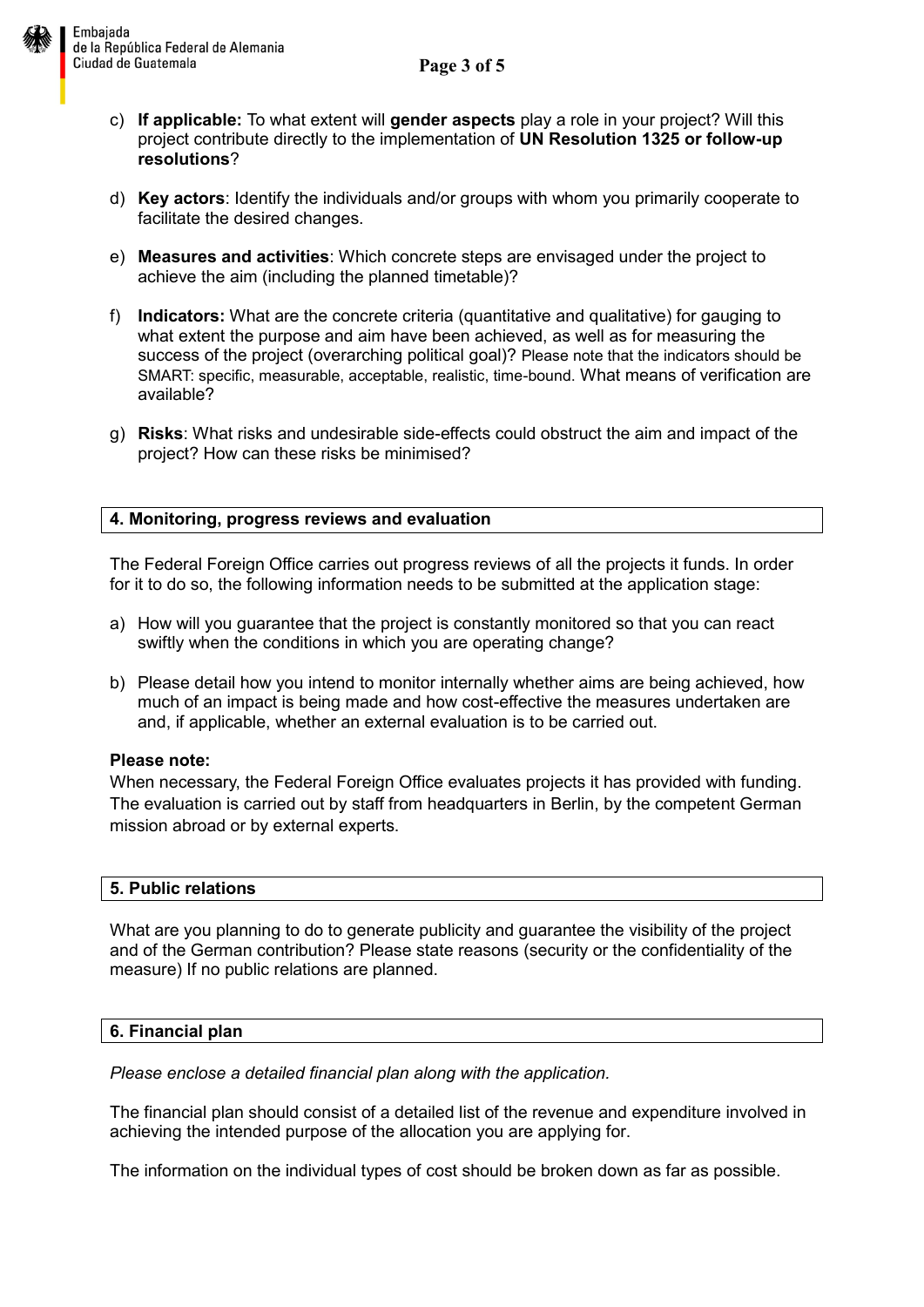You should also make a binding declaration of the amount of own resources, third-party funding and other grants available for the project.

The Federal Foreign Office decides on a case-by-case basis whether the relevant positions are eligible for an allocation.

| 7. Other                                                                    |                                                                                                                              |                                       |
|-----------------------------------------------------------------------------|------------------------------------------------------------------------------------------------------------------------------|---------------------------------------|
|                                                                             |                                                                                                                              |                                       |
|                                                                             | In addition, you are required to make the following declaration:                                                             |                                       |
| 1.                                                                          | a) Have you enclosed/attached your financial plan?                                                                           | yes $\Box$ no $\Box$                  |
|                                                                             | b) Is the total expenditure covered?                                                                                         | yes $\Box$ no $\Box$                  |
| 2.                                                                          | a) Total of allocation being applied for                                                                                     | Quetzales                             |
|                                                                             | b) Total of own funds and third-party funding                                                                                | Quetzales _____                       |
|                                                                             | c) Total cost of the project                                                                                                 | Quetzales                             |
| 3.                                                                          | a) This is an application for initial funding<br>or follow-up funding                                                        |                                       |
| 4.                                                                          | Project start date:                                                                                                          |                                       |
| 5.                                                                          | Project end date:                                                                                                            |                                       |
|                                                                             | Has the project already begun                                                                                                | $yes \Box no \Box$                    |
|                                                                             | If yes, why? $\frac{1}{\sqrt{1-\frac{1}{2}}\sqrt{1-\frac{1}{2}}\sqrt{1-\frac{1}{2}}\sqrt{1-\frac{1}{2}}\sqrt{1-\frac{1}{2}}$ |                                       |
| 6.                                                                          | Have you enclosed/attached your annual report and statute?<br>If not, why?                                                   | yes $\Box$ no $\Box$                  |
| 7.                                                                          | Do you plan to use Federal Foreign Office funds to finance the project next year as well?                                    |                                       |
| 8.                                                                          | Have you explored any other possible way of financing your project?                                                          |                                       |
| 9.                                                                          | Have you already applied for or received any other public grants for this project?                                           |                                       |
| 10.                                                                         | Are you entitled to deduct input tax under section 15 of the German Turnover Tax Act? Or                                     |                                       |
| are you or your organisation eligible for any other form of tax concession? |                                                                                                                              |                                       |
|                                                                             |                                                                                                                              | $\mathsf{no} \sqcup$<br>yes $\lfloor$ |